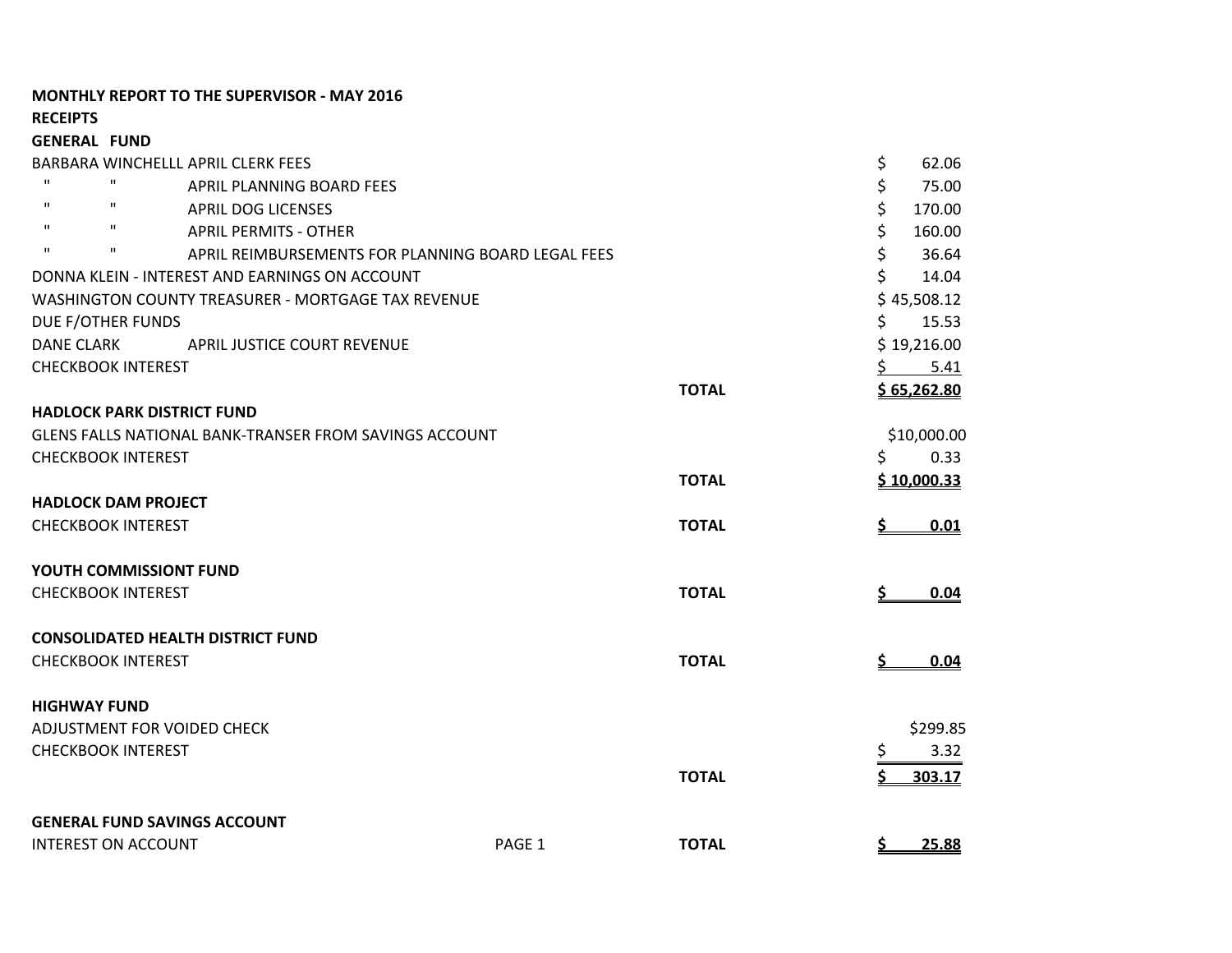INTEREST ON ACCOUNT  $\frac{1}{5}$ 

**HIGHWAY FUND SAVINGS ACCOUNT**

INTEREST ON ACCOUNT **TOTAL \$ 38.60**

# **LOSAP SAVINGS ACCOUNT**

INTEREST ON ACCOUNT **TOTAL \$ 1.17**

| <b>TRUST &amp; AGENCY FUND</b>          | <b>HIGHWAY</b> | <b>GENERAL</b>  | <b>HADLOCK PARK DISTRICT</b>              |
|-----------------------------------------|----------------|-----------------|-------------------------------------------|
| <b>NYS RETIREMENT</b>                   | 620.40<br>Ś.   | \$<br>443.32    | \$                                        |
| <b>HEALTH &amp; DENTAL INSURANCE</b>    | \$11,917.55    | \$<br>1,360.22  |                                           |
| <b>STATE TAX</b>                        | \$1,106.24     | \$<br>350.14    |                                           |
| <b>FEDERAL TAX</b>                      | 2,628.00<br>S. | \$<br>1,059.00  | 7.00                                      |
| <b>FICA</b>                             | 3,794.94<br>S. | \$<br>1,711.50  | 24.38                                     |
| <b>CHILD SUPPORT</b>                    | 701.63<br>\$   | \$              |                                           |
| <b>CREDIT UNION</b>                     | 580.00         | \$<br>984.00    |                                           |
| AFLAC                                   | 94.12          | 64.80           |                                           |
| <b>TOTALS</b>                           | \$21,442.88    | 5,972.98        | 31.38                                     |
| <b>CHECKBOOK INTEREST</b>               |                | \$<br>0.27      |                                           |
|                                         |                | <b>TOTAL</b>    | \$27,447.51                               |
| <b>DISBURSEMENTS</b>                    |                |                 |                                           |
| <b>GENERAL FUND</b>                     |                |                 | <b>HIGHWAY FUND-T/W</b>                   |
| STATE COMPTROLLER - APRIL JUSTICE COURT |                | \$13,155.25     | ABSTRACT<br><b>TOTAL</b><br>\$14,064.42   |
| <b>PAYROLL</b>                          |                | 11,245.54<br>Ś. |                                           |
| <b>TOWN SHARE FICA</b>                  |                | 855.75<br>\$    |                                           |
| <b>TOWN BOARD EXPENSE</b>               |                | \$<br>41.49     | <b>HIGHWAY FUND - O/V</b>                 |
| <b>JUSTICE COURT EXPENSE</b>            |                | \$<br>121.75    | \$25,311.97<br>PAYROLL                    |
| <b>SUPERVISORS EXPENSE</b>              |                | \$<br>906.03    | 1,897.47<br><b>TOWN SHARE FICA</b><br>\$. |

 $TOTAL$ 

# TAX COLLECTORS EXPENSE STRAINING TAX COLLECTORS EXPENSE STRAINING TAX COLLECTORS EXPENSE ASSESSORS EXPENSE ASSESSORS EXPENSE And the set of the page 2 to the page 2 to the set of the page 2 to the page 2 to the page 2 to the page 2 to the page 2 to the page 2 to the page 2 to the page 2 to the page 2 to the pa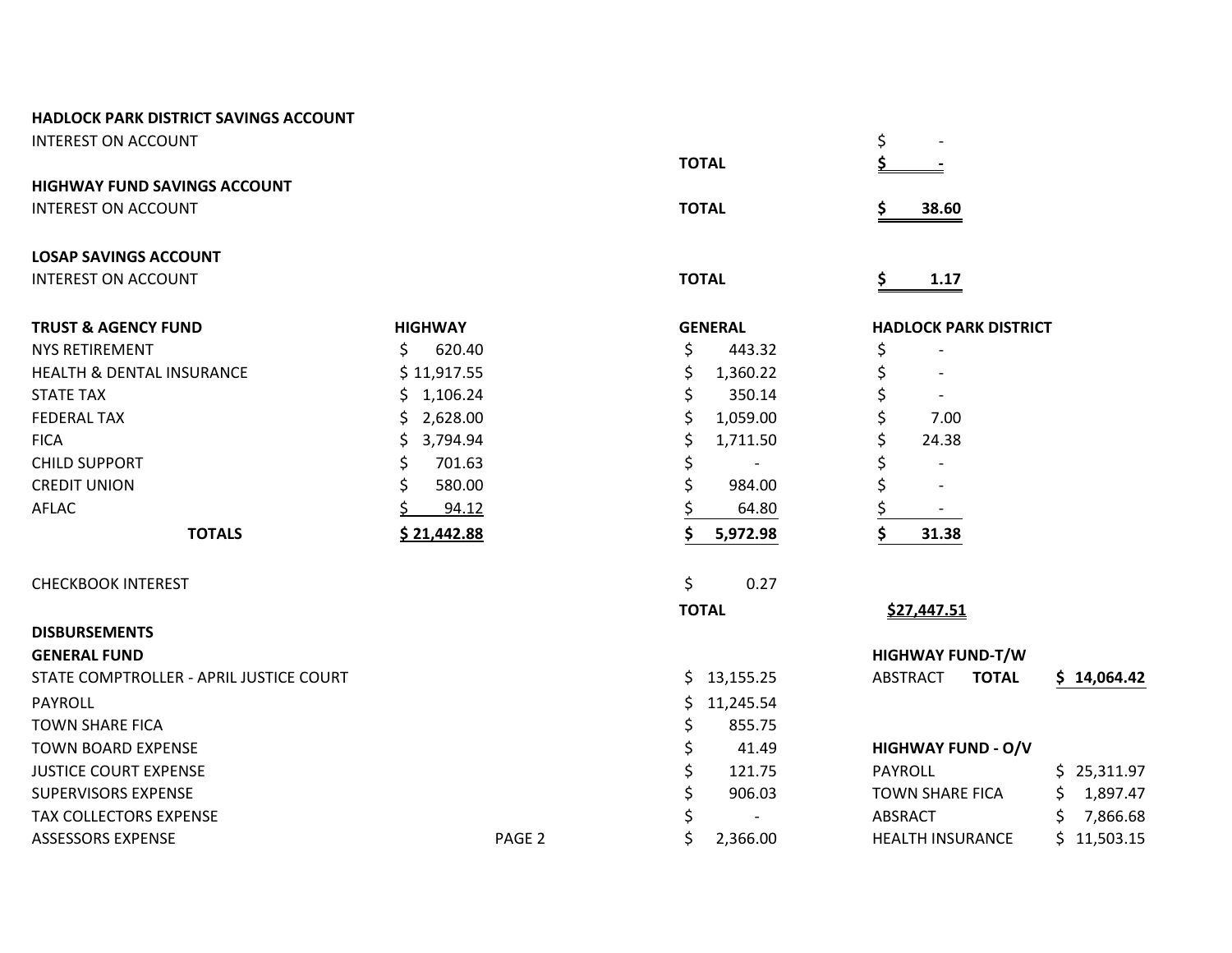| <b>TOWN CLERKS EXPENSE</b>     |              | \$         | 183.58    | <b>TOTAL</b>                   | \$46,579.27    |
|--------------------------------|--------------|------------|-----------|--------------------------------|----------------|
| <b>ATTORNEY EXPENSE</b>        |              | \$         | 1,215.00  |                                |                |
| <b>BUILDINGS EXPENSE</b>       |              | \$         | 2,712.64  | <b>TOTAL HIGHWAY</b>           | \$60,643.69    |
| <b>CENTRAL COMMUNICATIONS</b>  |              | Ś          | 1,476.10  |                                |                |
| <b>CENTRAL MAILINGS</b>        |              | \$         | 1,082.35  | <b>TRUST &amp; AGENCY FUND</b> |                |
| UNALLOCATED INSURANCE          |              | \$         | 30,629.24 | <b>FICA</b>                    | \$<br>5,506.44 |
| SAFETY INSPECTION EXPENSE      |              | \$         | 136.78    | <b>STATE TAX</b>               | 1,456.38<br>S  |
| FIRE COMPANY - FUEL            |              |            |           | <b>FEDERAL TAX</b>             | 3,687.00<br>S. |
| HIGHWAY SUPERINTENDENT EXPENSE |              |            | 50.00     | <b>HEALTH INSURANCE</b>        | \$13,277.77    |
| <b>STREET LIGHTS</b>           |              | \$         | 190.05    | <b>CREDIT UNION</b>            | 1,564.00<br>S  |
| <b>PUBLICITY EXPENSE</b>       |              |            | 75.00     | <b>CHILD SUPPORT</b>           | 701.63         |
| PLANNING BOARD EXPENSE         |              | \$         | 1,227.64  | AFLAC                          | 158.92         |
| <b>HEALTH INSURANCE</b>        |              | \$         | 1,301.04  | RETIREMENT                     | \$<br>1,063.72 |
| <b>ENGINEERING</b>             |              | \$         |           | DUE TO OTHER FUNDS             | 2.83<br>S.     |
| <b>TRAFFIC CONTROL</b>         |              | \$         | 179.50    | <b>TOTAL</b>                   | \$27,418.69    |
| <b>DOG CONTROL</b>             |              | \$         |           |                                |                |
| <b>CELEBRATIONS</b>            |              | \$         | 624.00    |                                |                |
|                                | <b>TOTAL</b> | S          | 69,774.73 |                                |                |
| <b>HADLOCK PARK DISTRICT</b>   |              |            |           |                                |                |
| <b>PAYROLL</b>                 |              | \$         | 159.30    |                                |                |
| <b>TOWN SHARE FICA</b>         |              | \$         | 12.19     |                                |                |
| DUE TO GENERAL FUND            |              | \$         | 5.75      |                                |                |
| <b>EQUIPMENT PURCHASE</b>      |              | S          | 4,200.00  |                                |                |
| <b>ABSTRACT</b>                |              |            | 5,611.60  |                                |                |
|                                | <b>TOTAL</b> |            | 9,988.84  |                                |                |
| <b>HADLOCK DAM PROJECT</b>     | <b>TOTAL</b> |            |           |                                |                |
| YOUTH COMMISSION FUND          | <b>TOTAL</b> |            |           |                                |                |
| <b>CONSOLIDATED HEALTH</b>     | <b>TOTAL</b> | <u>\$_</u> |           |                                |                |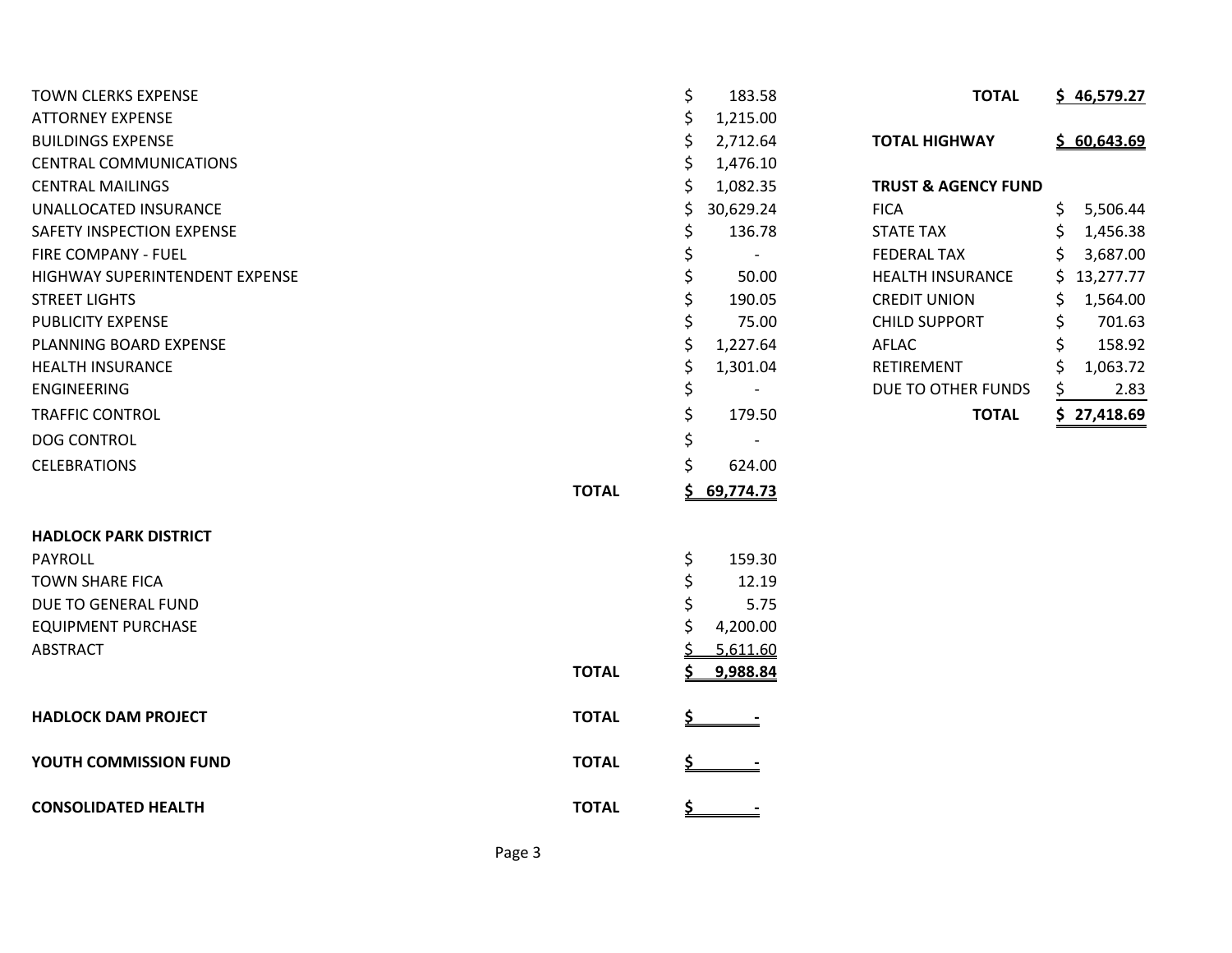| <b>GENERAL FUND SAVINGS ACCOUNT</b><br>ACCOUNT INTEREST                              | <b>TOTAL</b> | \$<br>25.88     |
|--------------------------------------------------------------------------------------|--------------|-----------------|
| <b>HADLOCK PARK DISTRICT SAVINGS ACCOUNT</b><br><b>TRANSFER TO CHECKING ACCOUNT</b>  | <b>TOTAL</b> | 10,000.00<br>S. |
| <b>HIGHWAY FUND SAVINGS ACCOUNT</b><br>TRANSFER TO CHECKING ACCOUNT                  | <b>TOTAL</b> | 50,000.00<br>S. |
| <b>LOSAP SAVINGS ACCOUNT</b><br>TRANSFER TO GENERAL FUND CHECKING-DUF TO OTHER FUNDS | <b>TOTAL</b> | S<br>6.95       |